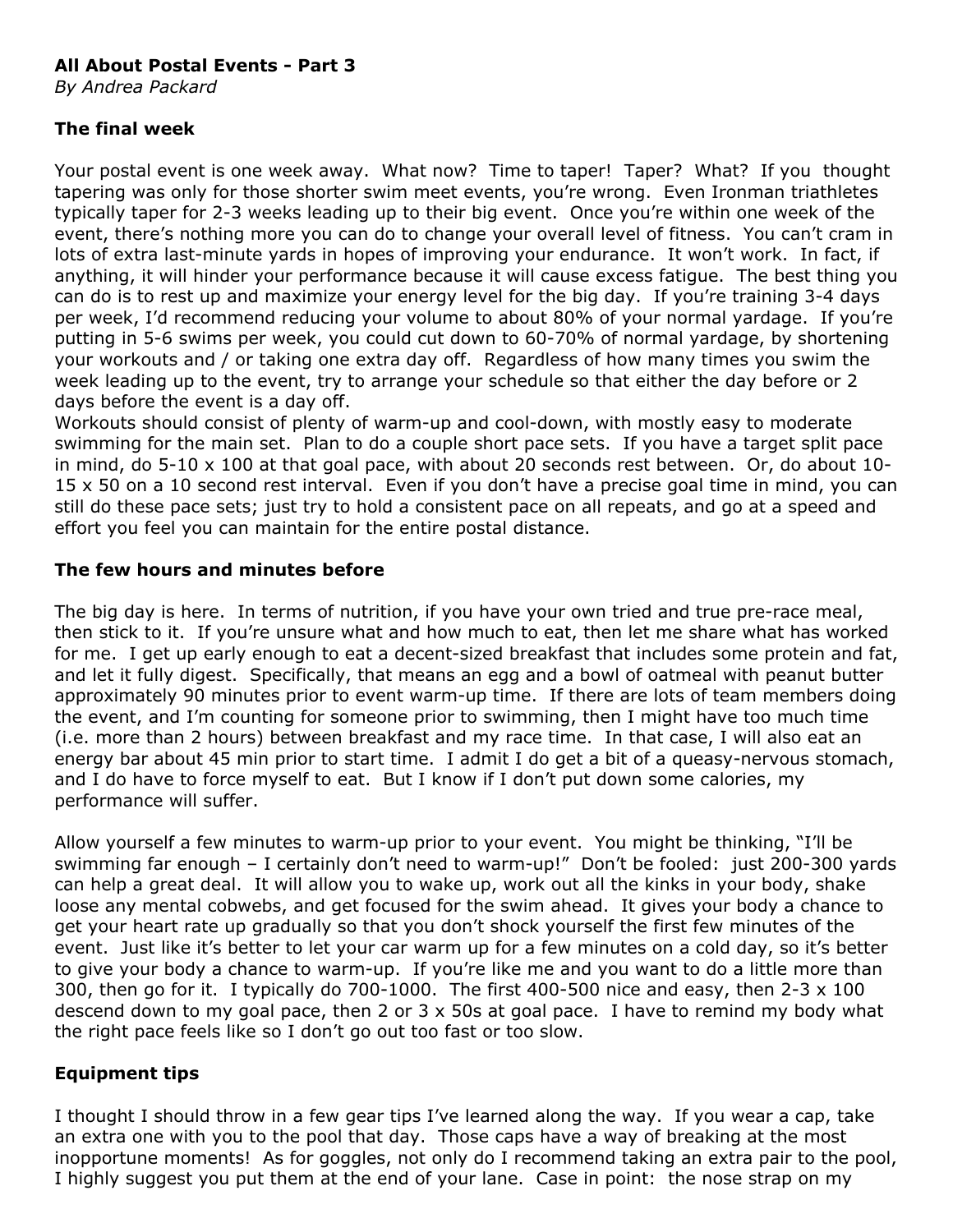goggles snapped right in the middle of my 6000 last year. Fortunately, I had those extra goggles lane-side, so my gear failure only cost me about 5 seconds. I hate to think how much time I would have lost had I gotten out of the pool to dig through my bag for extra goggles…or how miserable I would have been had I been forced to swim the second 3000 with no goggles!

What about your suit? Remember that long distance postal events are official USMS events just like swim meets, and therefore the same suit rules apply. And now something you might not have considered: possible skin chafing from your suit straps or the edges of the suit. Even if you've never before experienced this problem, it could happen to you on a long swim. I, for example, don't have any suit troubles during normal practices or the "shorter" postal events. But my suits start to really irritate my skin in certain spots when I swim longer than 6000 or so. A little Vaseline or Body Glide applied to potential problem areas is a good preventative measure.

# **Nutrition during the swim**

How about eating and drinking during the event? If your projected time is going to be 90 minutes or less, you're probably OK without. But if you prefer to take a short break or two for a little fuel, then go right ahead. If you estimate your event will take more than 90 minutes, I highly suggest taking at least 1, if not multiple fuel breaks. I use Accelerade and gels, and also have a bottle of water just to rinse out my mouth after eating / drinking the flavored stuff. If you like to use energy bars or other solid food, that's fine – whatever your stomach is able to tolerate. Regardless of what you use, be sure to try it during a few practices to make sure it sits OK – you'd hate to discover during a postal swim that a certain gel or energy drink makes you sick!

## **Pacing strategies for the swim**

If this is your first one, and you have no goal time in mind, then I have just a few simple tips for you. First, take it out nice and easy and give yourself at least 500 yards to gradually build into a comfortable pace. If you feel like to need to break every so often, then by all means do so. Just plan out your breaks – for example, tell yourself you can take 10 seconds after each 500; that way you can have little milestones to work toward and the swim won't feel un-surmountable. If you have a little experience with these postal swims and you have a general (or very specific) goal time in mind, let me suggest a pacing strategy that has proven very successful for me. Remember all that talk about negative splitting in my last article? That's exactly what you should aim to do. More precisely, my ultimate goal with each postal swim, regardless of the distance and my level of conditioning at the time, is a 20/60/20 breakdown. By that, I mean I aim to go about 1-2 seconds per 100 slower than my goal pace for the first 20% of the swim (i.e. the first 1000 of a 5K); then, I pick it up just a bit to hold my goal pace for the middle 60% (i.e. middle 3000 of a 5K); and for the final 20% (last 1000 of a 5K), I push hard with whatever I have left in the tank and try to go about one half to 1 second per 100 faster than my goal pace. Granted, I'm not able to pull-off this ideal splitting every time. But when I analyze all of my best postal performances, I see that my splits pretty closely followed this pattern.

### **Use the clock or signals**

One of the skills that benefits me greatly at long distance postal swims is my ability to look at the clock regularly throughout the event. Believe it or not, I look at the clock every 100 (I take a "slightly longer" breath a few strokes before or after the flip turn) and I do the math in my head to figure out if I'm on pace. Not only does this help me hold a steady pace, it gives me a metal exercise that keeps me from getting bored out of my mind! And it also allows me to keep count. For those who don't normally watch the clock while they swim, I'd suggest trying to master this skill. That is, if you're not hindered by vision problems or foggy goggles. If you can't find a way to keep an eye on the clock, then at least ask your timer to give you signals with a kick board in